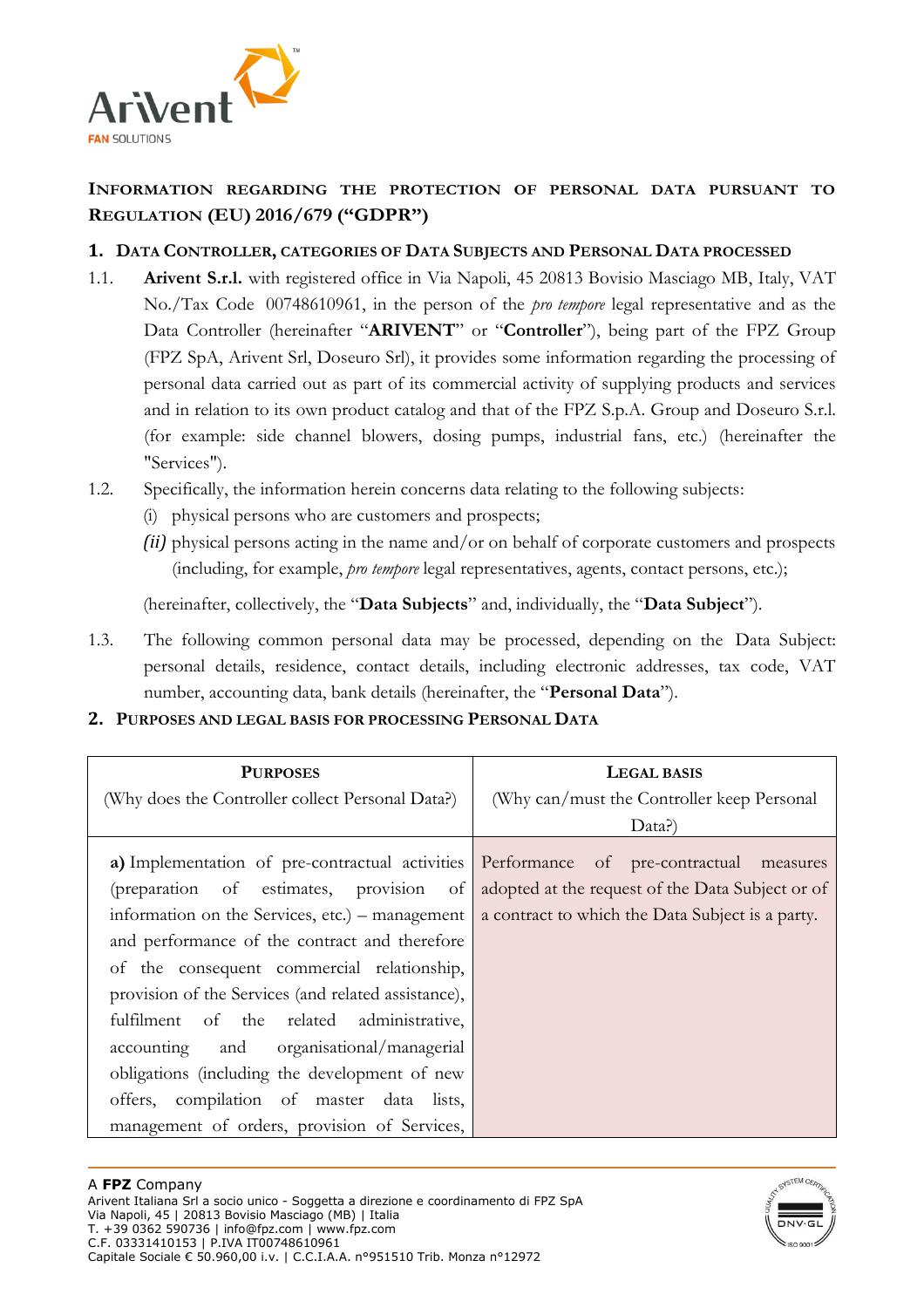

| payments, notifications relating, for example, to<br>the planning of the Services or any changes and<br>more generally to the respective practical<br>aspects, etc.).                                                                                                                                                                                                                                                                                                                                                                                                                                                                                                                                                                                               |                                                                                                 |
|---------------------------------------------------------------------------------------------------------------------------------------------------------------------------------------------------------------------------------------------------------------------------------------------------------------------------------------------------------------------------------------------------------------------------------------------------------------------------------------------------------------------------------------------------------------------------------------------------------------------------------------------------------------------------------------------------------------------------------------------------------------------|-------------------------------------------------------------------------------------------------|
| b) Fulfilment of a legal obligation related to civil,<br>tax (including those connected to invoicing) and<br>administrative provisions, EU legislation, rules,<br>codes or procedures approved by authorities and<br>other competent institutions, as well<br>as<br>fulfilment of requests from the competent<br>administrative or judicial authority and, more<br>generally, from public entities in compliance<br>with legal formalities.                                                                                                                                                                                                                                                                                                                         | Fulfilment of a legal obligation applicable to<br>ARIVENT.                                      |
| c) Enforcement and protection of its rights,<br>including through out-of-court initiatives and<br>also via third parties, as well as prevention,<br>dissuasion<br>detection<br>and<br>of<br>fraudulent,<br>dangerous, unauthorised or illegal activities and<br>crimes (such as, for example, fraud, identity<br>theft, etc.).                                                                                                                                                                                                                                                                                                                                                                                                                                      | Pursuit of the legitimate interest of ARIVENT.                                                  |
| d) Management of promotional contacts and<br>therefore receipt of communications (including<br>the newsletter):<br>$d)$ no. 1. - commercial communications<br>(for<br>example, by mail, SMS and even e-mails) for the<br>offer and promotion of the Services and<br>information on ARIVENT and two companies<br>of group, Doseuro S.r.l. and FPZ S.p.A.<br>activities and initiatives (such as workshops,<br>invitations to events, portfolios, completed<br>projects, etc.), as well as updates on the Services<br>(such as announcements of new products,<br>technical assistance activities, etc.); in order to<br>commercial<br>and<br>marketing<br>prepare<br>$\mathbf{a}$<br>communication that is common and coherent<br>with the strategy of the FPZ Group, | As applicable:<br>Consent (expressed by filling in the form at the<br>bottom of this document). |

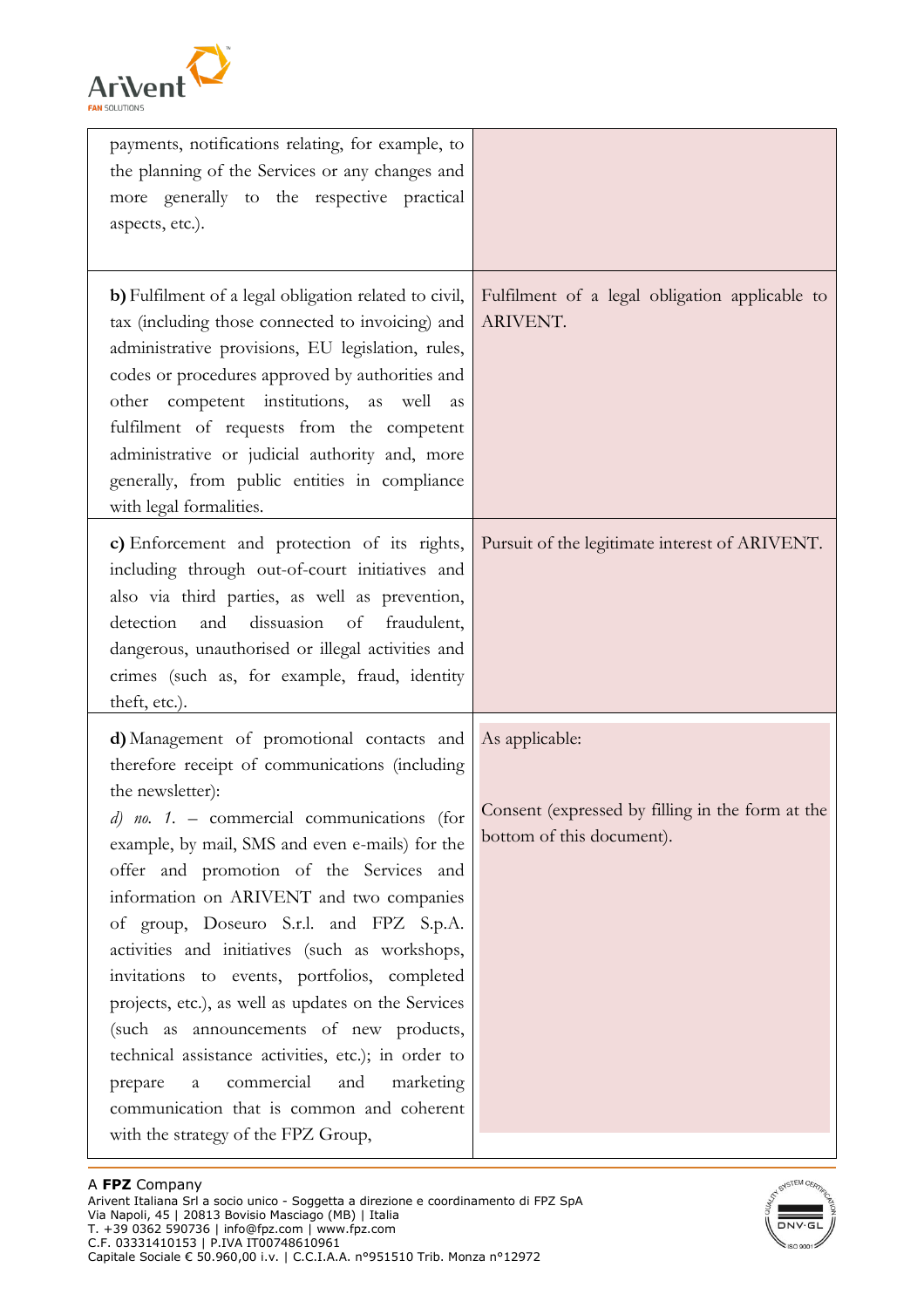

| d) no. 2. – communications to initiate and conduct $\vert$ Legitimate interest of the Data Controller to |            |
|----------------------------------------------------------------------------------------------------------|------------|
| customer satisfaction surveys on the level of conduct "research" on its Services in order to             |            |
| satisfaction with the products purchased and the   improve its offer based on the needs of its           |            |
| services provided.                                                                                       | customers. |

### **3. PROVISION OF THE REQUESTED DATA AND CONSEQUENCES OF NON-PROVISION**

3.1. Personal Data must be provided in order to achieve the purposes set out in par. 2, *"Purposes and legal basis for processing Personal Data"*, lett. a) and b). Therefore, if such data is not provided – or provided in part – the activity requested by the Data Subject cannot be performed, the contractual relationship cannot be finalised and the obligations related to the operational, economic and administrative performance of the Services cannot be fulfilled.

3.2. On the other hand, the provision of Personal Data for the purpose indicated in par. 2, lett. d) is optional since such processing is not essential for rendering the Services and therefore non-provision does not affect the performance of the Services and the possibility of fulfilling the related obligations.

## **4. PROCESSING**

Personal Data will be processed by means of manual and computer tools exclusively by authorised and specially trained people.

#### **5. RECIPIENTS/CATEGORIES OF RECIPIENTS OF PERSONAL DATA**

- 5.1. Personal Data may be disclosed to/known by:
	- the Data Controller's staff authorised to process (employees and collaborators);
	- third parties providing services to Arivent Web, e-mail marketing, accounting, administrative, legal, insurance, banking services – who perform part of the processing activities and/or tasks connected to and aimed at the latter on behalf of the Data Controller by virtue of an agreement with the latter;
	- the two companies of the Group (Doseuro S.r.l. and FPZ S.p.A.) by virtue of any requests for information that the owner will receive;
	- third-party companies and professionals appointed to enforce rights, interests, claims arising from the execution of the Services or in any case from relations with the Data Subjects;
	- State Administrations, judicial or administrative Authorities, public and private Entities, also subsequent to inspections and verifications;
	- subjects who can access the data under the provisions of law or secondary or community legislation.

5.2. Such recipients will act, where appropriate, as data processors. Only the category of the recipients is indicated, as it is continuously updated. In order to obtain the updated list of recipients, the Data Subjects can contact the Data Controller directly, by writing to the addresses stated in par. 9.

#### **6. PERSONAL DATA RETENTION PERIODS**

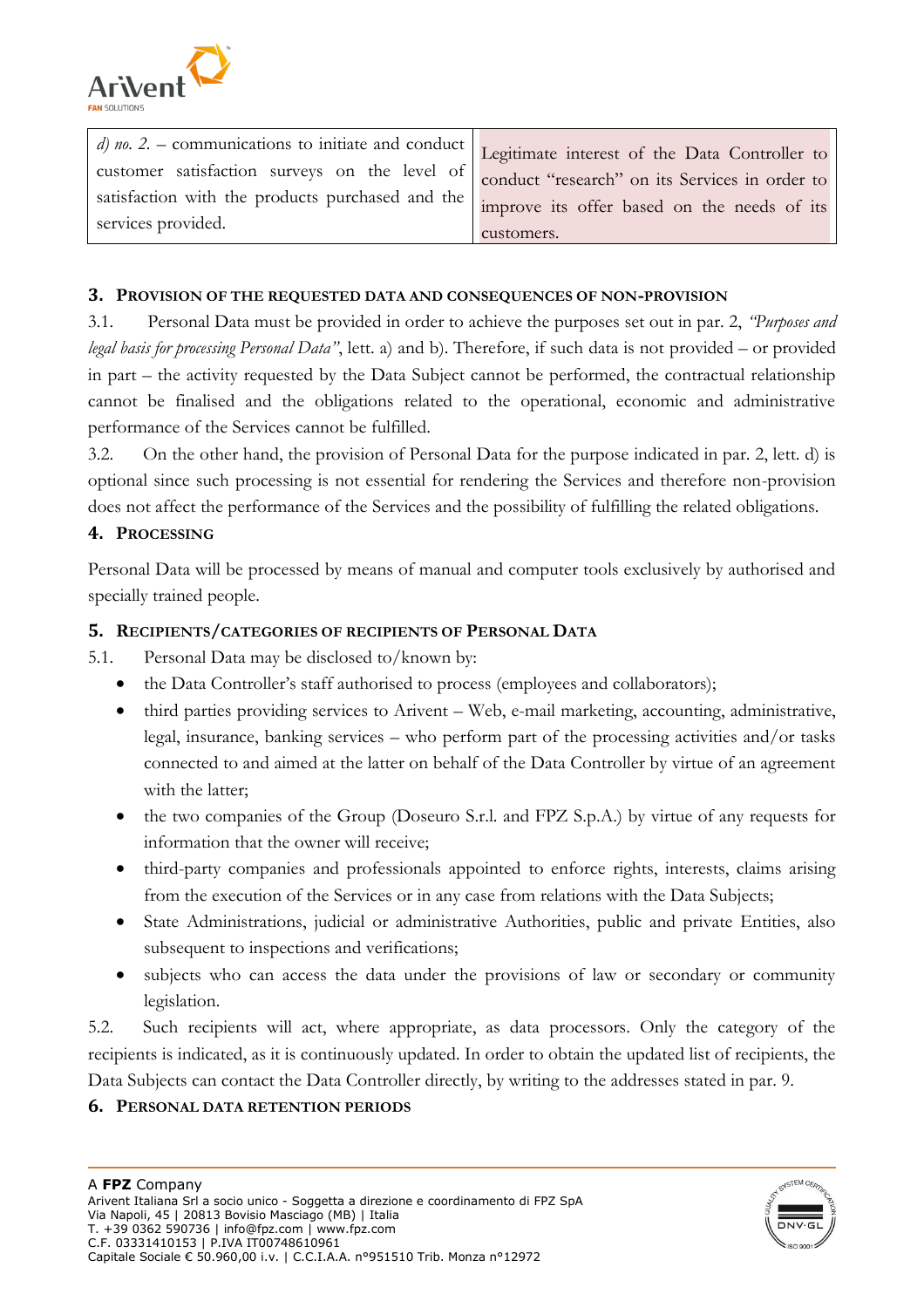

6.1. The Personal Data will be stored by the Data Controller for the time strictly necessary for the purpose (indicated in paragraph 2 *"Purposes and legal basis for processing Personal Data"*) for which they were collected, and specifically:

- $\triangleright$  for the purpose stated in par. 2 lett. a): at least for the entire duration of the commercial relationship or provision of the Services or in any case for the time necessary to perform further activities/services in favour of the Data Subjects and, in any case, for a period not exceeding 10 years from the termination of the relationship whereby the Data Controller supplies products and/or services to the Data Subjects;
- $\triangleright$  for the purpose indicated in par. 2 lett. b): Personal Data whose processing is necessary by virtue of legal obligations, for the entire duration stated in the law;
- $\triangleright$  for the purpose illustrated in par. 2 lett. d): until the revocation, if any, of the consent given by the Data Subjects or the exercise of the right of objection to which they are entitled, after which such data will be deleted or, in the event that the Services are in progress, data will no longer be processed for this specific purpose (as a consequence, they can be processed, where necessary, for the other purposes that are not based on consent), it being understood that Arivent lawfully processes data until revocation/objection. In the absence of revocation or objection, data will be retained as long as the Data Controller provides its Services. Unsubscribing from marketing messages will not interrupt notifications such as updates relating to the provision of the Services. In the absence of revocation or objection, data will be stored as long as the Data Controller performs promotional activities in relation to its business;

and in any case, in the event of issues, anomalies, challenges or disputes (including non-judicial ones), for a maximum period equal to the limitation period of the relevant proceedings, increased by a prudential period of six months, for the purpose (stated in par. 2, letter c) of ensuring the right of defence of the Data Controller with reference to possible disputes in judicial proceedings or administrative procedures and crime prevention.

**In all cases, once the respective terms have elapsed, all Personal Data will be deleted. The terms indicated may be extended in cases where the Personal Data are relevant in relation to pending or foreseeable litigations, due to requests from the competent authorities or pursuant to the applicable legislation.** 

# **7. TRANSFER OF PERSONAL DATA TO A THIRD COUNTRY OR TO AN INTERNATIONAL ORGANISATION**

Normally, Personal Data are not transferred to Third Countries. Should this become necessary for the fulfilment of the purposes indicated in par. 2, the Personal Data will be transferred in compliance with the provisions of law in force and in the presence of adequate safeguards.

## **8. RIGHTS**

The Data Subjects, as applicable, may at any time and free of charge exercise the following rights

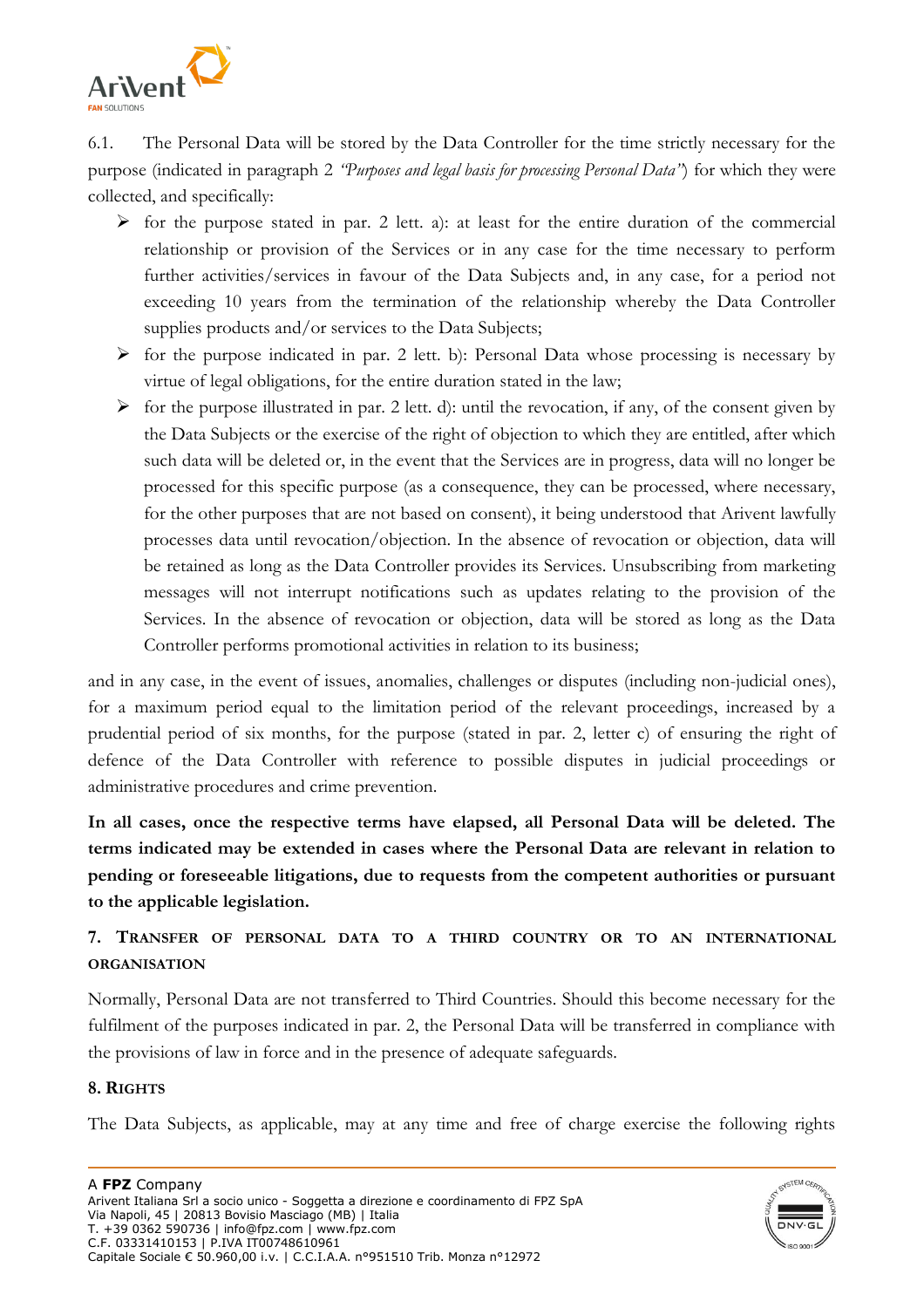

towards the Data Controller:

- **Right of access**: the Data Subjects can obtain from the Data Controller confirmation as to whether or not Personal Data concerning them are being processed and, in this case, obtain access to their personal data;
- **Right to rectification**: the Data Subjects can obtain the rectification/integration of inaccurate/incomplete Personal Data;
- **Right to erasure**: the Data Subjects can obtain, in the cases stated in the regulation, the erasure of their Personal Data;
- **Right to restriction of processing**: the Data Subjects can obtain, in the cases stated in the regulation, restriction of processing of Personal Data (the marking of stored personal data with the aim of limiting their processing in the future).
- **Right to data portability**: the Data Subjects can if data are processed by automated means based on consent or a contract – receive the personal data concerning them which they have provided to the Controller, in a structured, commonly used and machine-readable format, and transmit those data to another controller.

Furthermore, the Data Subjects have the right:

- **to object** to the processing of Personal Data for the purposes indicated in par. 2, *"Purposes and legal basis for processing Personal Data"*, lett. c) for reasons, to be specified, connected to their particular situation;
- in relation to the processing of their data for the purpose indicated in par. 2 *"Purposes and legal*" *basis for processing Personal Data"*, lett. d), therefore for the management of promotional contacts, to **object** at any time and without giving any reason or, if processing is based on consent (letter d) no. 1), to **withdraw** consent at any time, in the following ways: by clicking on the appropriate link at the bottom of each newsletter received in order to unsubscribe from the mailing list or, as regards the other means of communication, by contacting the Data Controller at the addresses indicated in par. 9;
- finally, if they believe that the processing of their Personal Data breaches the provisions of the GDPR, to **lodge a complaint** with the National supervisory authority of the member state of the European Union where the Data Subjects have their habitual residence or place of work or where the alleged violation of their right has occurred (if that State is Italy, the entity which can be contacted is *Autorità Garante per la Protezione dei Dati Personali*) or to seek **effective judicial remedy** (art. 79 GDPR).